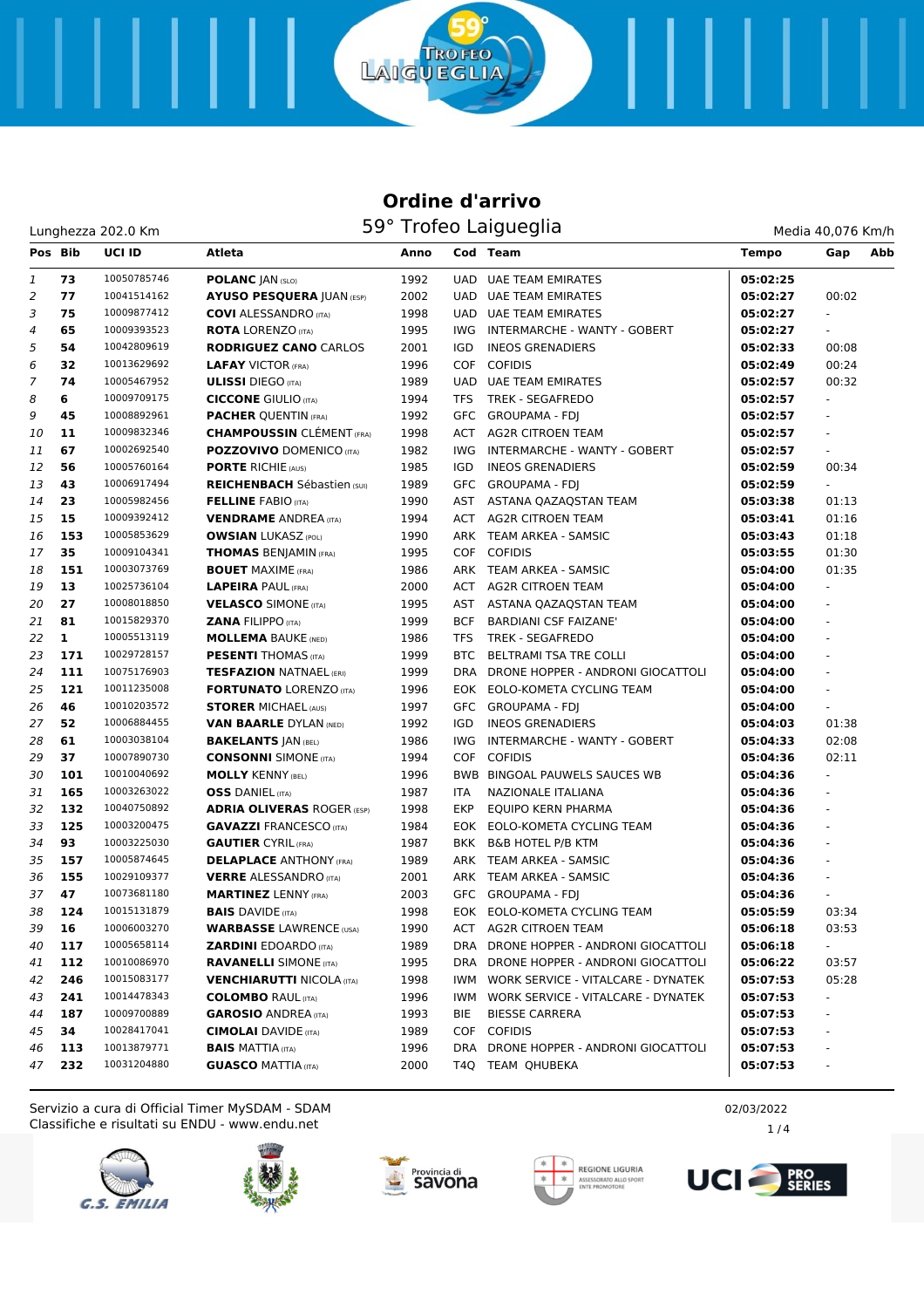**TROFEO** 

LAIGUEGLIA

| Pos Bib          |                 | <b>UCI ID</b> | Atleta                            | Anno |            | Cod Team                               | <b>Tempo</b> | Gap                      | Abb |
|------------------|-----------------|---------------|-----------------------------------|------|------------|----------------------------------------|--------------|--------------------------|-----|
| 48               | 31              | 10015494520   | <b>CHAMPION THOMAS (FRA)</b>      | 1999 |            | COF COFIDIS                            | 05:07:53     |                          |     |
| 49               | 64              | 10008906301   | <b>PETILLI SIMONE</b> (ITA)       | 1993 |            | IWG INTERMARCHE - WANTY - GOBERT       | 05:07:53     |                          |     |
| 50               | 97              | 10015454912   | <b>CHEVALIER MAXIME (FRA)</b>     | 1999 |            | BKK B&B HOTEL P/B KTM                  | 05:07:53     | $\omega$                 |     |
| 51               | 14              | 10008883362   | <b>PETERS NANS (FRA)</b>          | 1994 |            | ACT AG2R CITROEN TEAM                  | 05:07:53     | $\overline{\phantom{a}}$ |     |
| 52               | 84              | 10015920714   | <b>EL GOUZI OMAR (ITA)</b>        | 1999 | BCF        | <b>BARDIANI CSF FAIZANE'</b>           | 05:07:53     | $\overline{\phantom{a}}$ |     |
| 53               | 133             | 10009517704   | <b>MORENO SANCHEZ IVAN (ESP)</b>  | 1996 | EKP        | EQUIPO KERN PHARMA                     | 05:07:53     | $\overline{\phantom{a}}$ |     |
| 54               | 223             | 10014970720   | <b>MURGANO MARCO (ITA)</b>        | 1998 |            | COR TEAM CORRATEC                      | 05:07:53     |                          |     |
| 55               | 55              | 10005587887   | <b>PUCCIO</b> SALVATORE (ITA)     | 1989 | IGD        | <b>INEOS GRENADIERS</b>                | 05:07:53     |                          |     |
| 56               | 116             | 10035265241   | <b>ALBA BOLIVAR JUAN DIEGO</b>    | 1997 |            | DRA DRONE HOPPER - ANDRONI GIOCATTOLI  | 05:07:53     | $\overline{\phantom{a}}$ |     |
| 57               | 156             | 10006429565   | <b>ANACONA WINNER ANDREW</b>      | 1988 |            | ARK TEAM ARKEA - SAMSIC                | 05:07:53     | $\omega$                 |     |
| 58               | 134             | 10042478506   | <b>BERRADE FERNANDEZ URKO</b>     | 1997 | EKP        | EQUIPO KERN PHARMA                     | 05:07:53     | $\blacksquare$           |     |
| 59               | $\overline{7}$  | 10009812542   | <b>TOLHOEK ANTWAN (NED)</b>       | 1994 | <b>TFS</b> | <b>TREK - SEGAFREDO</b>                | 05:08:51     | 06:26                    |     |
| 60               | 44              | 10003223919   | <b>ROUX ANTHONY (FRA)</b>         | 1987 |            | GFC GROUPAMA - FDJ                     | 05:09:47     | 07:22                    |     |
| 61               | 215             | 10029403108   | <b>PETRUCCI MATTIA (ITA)</b>      | 2000 |            | CPK TEAM COLPACK BALLAN                | 05:09:48     | 07:23                    |     |
| 62               | 105             | 10065008875   | <b>GELDERS</b> GIL (BEL)          | 2002 |            | <b>BWB BINGOAL PAUWELS SAUCES WB</b>   | 05:10:49     | 08:24                    |     |
| 63               | 106             | 10088157523   | <b>VAN HAUTEGEM LEANDER (BEL)</b> | 2003 |            | BWB BINGOAL PAUWELS SAUCES WB          | 05:10:51     | 08:26                    |     |
| 64               | 3               | 10007518894   | <b>PELLAUD SIMON (SUI)</b>        | 1992 | TFS        | TREK - SEGAFREDO                       | 05:11:14     | 08:49                    |     |
| 65               | 164             | 10014969811   | <b>CONCA FILIPPO (ITA)</b>        | 1998 | ITA.       | NAZIONALE ITALIANA                     | 05:11:14     |                          |     |
| 66               | 122             | 10015389234   | <b>RIVI SAMUELE (ITA)</b>         | 1998 |            | EOK EOLO-KOMETA CYCLING TEAM           | 05:11:14     |                          |     |
| 67               | 184             | 10053817907   | <b>FOLDAGER ANDERS (DEN)</b>      | 2001 | BIE        | <b>BIESSE CARRERA</b>                  | 05:11:14     |                          |     |
| 68               | 12 <sup>2</sup> | 10009419791   | <b>HÄNNINEN JAAKKO (FIN)</b>      | 1997 |            | ACT AG2R CITROEN TEAM                  | 05:11:14     | $\overline{\phantom{a}}$ |     |
| 69               | 136             | 10013701737   | <b>MARQUEZ ROMAN MARTI (ESP)</b>  | 1996 | EKP        | EQUIPO KERN PHARMA                     | 05:11:14     | $\omega$                 |     |
| 70               | 5               | 10030804049   | <b>TIBERI</b> ANTONIO (ITA)       | 2001 | TFS        | TREK - SEGAFREDO                       | 05:11:14     | $\overline{\phantom{a}}$ |     |
| 71               | 193             | 10029893764   | <b>CARPENE SAMUELE (ITA)</b>      | 2000 | GEF        | GENERAL STORE - ESSEGIBI - F.LLI CURIA | 05:11:14     | $\overline{\phantom{a}}$ |     |
| 72               | 245             | 10014405490   | <b>LUCCA RICCARDO (ITA)</b>       | 1997 | IWM        | WORK SERVICE - VITALCARE - DYNATEK     | 05:11:14     |                          |     |
| 73               | 87              | 10007742503   | <b>GABBURO</b> DAVIDE (ITA)       | 1993 | BCF        | <b>BARDIANI CSF FAIZANE'</b>           | 05:11:14     |                          |     |
| 74               | 163             | 10015723579   | <b>COLLEONI KEVIN (ITA)</b>       | 1999 | ITA.       | NAZIONALE ITALIANA                     | 05:11:14     | $\overline{\phantom{a}}$ |     |
| 75               | 247             | 10015135519   | <b>ZAMBELLI</b> SAMUELE (ITA)     | 1998 | IWM.       | WORK SERVICE - VITALCARE - DYNATEK     | 05:11:14     | $\omega$                 |     |
| 76               | 235             | 10029882549   | <b>BONALDO KEVIN (ITA)</b>        | 2000 |            | T4Q TEAM QHUBEKA                       | 05:11:14     | $\overline{\phantom{a}}$ |     |
| 77               | 176             | 10011075562   | <b>CIBRARIO LUCA (ITA)</b>        | 1998 |            | BTC BELTRAMI TSA TRE COLLI             | 05:11:14     |                          |     |
| 78               | 123             | 10009333808   | <b>SEVILLA LOPEZ DIEGO PABLO</b>  | 1996 |            | EOK EOLO-KOMETA CYCLING TEAM           | 05:11:14     |                          |     |
| 79               | 206             | 10023491663   | <b>CAROLLO</b> FRANCESCO (ITA)    | 2000 |            | MGK MG.K VIS COLOR FOR PEACE VPM       | 05:11:14     |                          |     |
| DNF <sub>2</sub> |                 | 10005818162   | <b>BRAMBILLA GIANLUCA (ITA)</b>   | 1987 | <b>TFS</b> | TREK - SEGAFREDO                       |              |                          |     |
| DNF 4            |                 | 10007733914   | <b>MOSCA JACOPO (ITA)</b>         | 1993 | <b>TFS</b> | TREK - SEGAFREDO                       |              |                          |     |
| DNF 17           |                 | 10011228136   | <b>BERTHET</b> CLÉMENT (FRA)      | 1997 |            | ACT AG2R CITROEN TEAM                  |              |                          |     |
| <b>DNF 21</b>    |                 | 10003272520   | <b>BOARO</b> MANUELE (ITA)        | 1987 |            | AST ASTANA QAZAQSTAN TEAM              |              |                          |     |
| <b>DNF 22</b>    |                 | 10015083480   | <b>BATTISTELLA SAMUELE (ITA)</b>  | 1998 |            | AST ASTANA QAZAQSTAN TEAM              |              |                          |     |
| <b>DNF 25</b>    |                 | 10009575395   | <b>MOSCON</b> GIANNI (ITA)        | 1994 |            | AST ASTANA QAZAQSTAN TEAM              |              |                          |     |
| <b>DNF 26</b>    |                 | 10008692594   | <b>RIABUSHENKO ALEKSANDR</b>      | 1995 |            | AST ASTANA QAZAQSTAN TEAM              |              |                          |     |
| DNF 33           |                 | 10010127891   | <b>ZINGLE AXEL (FRA)</b>          | 1998 |            | COF COFIDIS                            |              |                          |     |
| <b>DNF 36</b>    |                 | 10008700880   | <b>VILLELLA DAVIDE (ITA)</b>      | 1991 |            | COF COFIDIS                            |              |                          |     |
| DNF 41           |                 | 10011235109   | <b>GAUDU DAVID (FRA)</b>          | 1996 |            | GFC GROUPAMA - FDJ                     |              |                          |     |
| <b>DNF 42</b>    |                 | 10003021128   | <b>LADAGNOUS MATTHIEU (FRA)</b>   | 1984 |            | GFC GROUPAMA - FDJ                     |              |                          |     |
| DNF 51           |                 | 10010087778   | <b>DE PLUS LAURENS (BEL)</b>      | 1995 | IGD        | <b>INEOS GRENADIERS</b>                |              |                          |     |
| DNF 53           |                 | 10009793950   | <b>DUNBAR EDWARD (IRL)</b>        | 1996 | IGD        | <b>INEOS GRENADIERS</b>                |              |                          |     |
| <b>DNF 57</b>    |                 | 10007991972   | <b>FRAILE MATARRANZ OMAR</b>      | 1990 | IGD        | <b>INEOS GRENADIERS</b>                |              |                          |     |

Classifiche e risultati su ENDU - www.endu.net Servizio a cura di Official Timer MySDAM - SDAM 02/03/2022 2022 02/03/2022











 $2/4$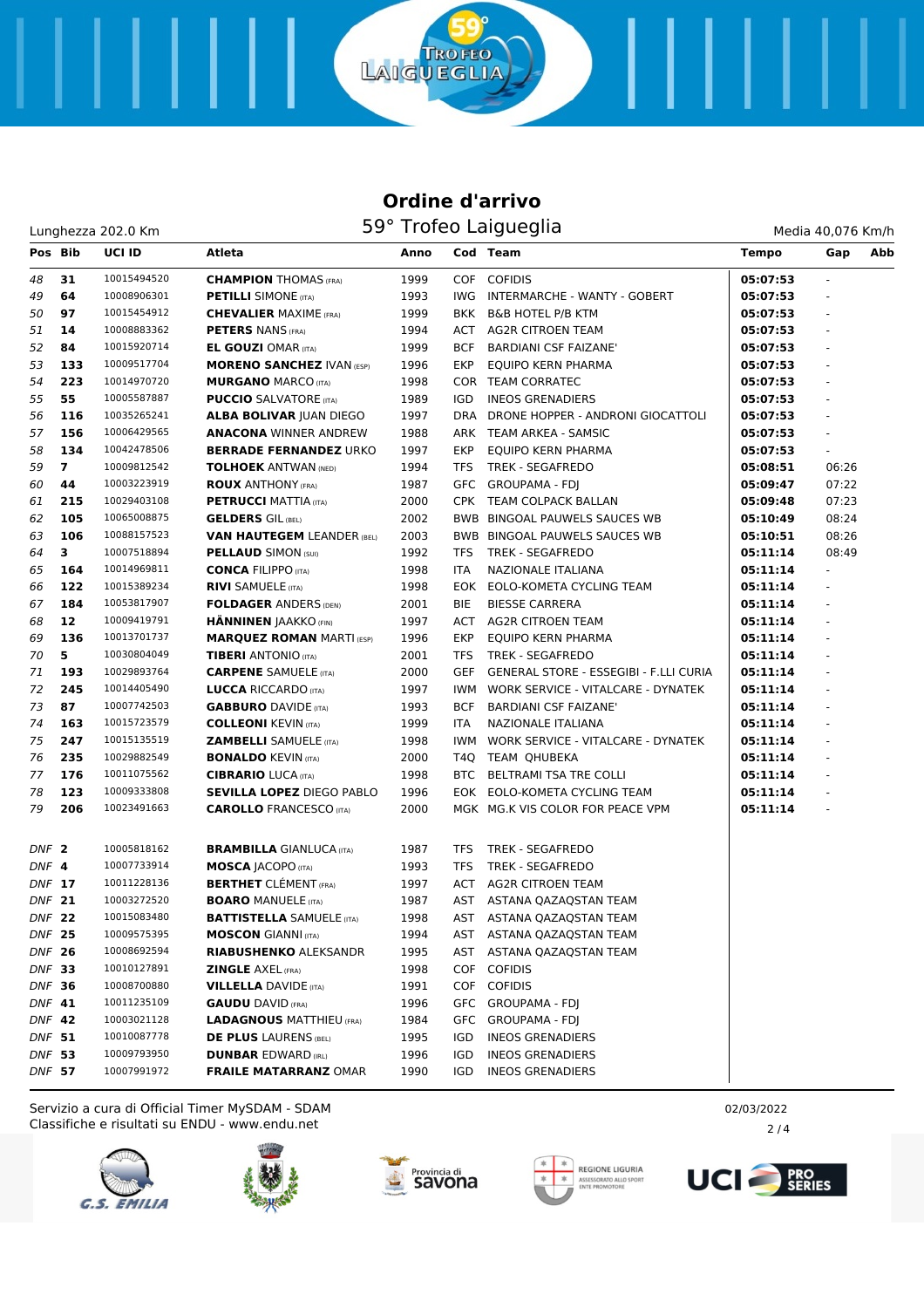ō

**TROFEO** 

LAIGUEGLIA

|               | Pos Bib        | UCI ID      | Atleta                            | Anno |            | Cod Team                                      | <b>Tempo</b> | Gap | Abb |
|---------------|----------------|-------------|-----------------------------------|------|------------|-----------------------------------------------|--------------|-----|-----|
| DNF 62        |                | 10026934153 | <b>DELACROIX THEO (FRA)</b>       | 1999 | IWG        | INTERMARCHE - WANTY - GOBERT                  |              |     |     |
| DNF 63        |                | 10007945189 | <b>HERMANS QUINTEN (BEL)</b>      | 1995 | IWG        | INTERMARCHE - WANTY - GOBERT                  |              |     |     |
| DNF 66        |                | 10014950108 | <b>HUYS LAURENS (BEL)</b>         | 1998 | IWG        | INTERMARCHE - WANTY - GOBERT                  |              |     |     |
| DNF 71        |                | 10007518591 | <b>FORMOLO</b> DAVIDE (ITA)       | 1992 |            | UAD UAE TEAM EMIRATES                         |              |     |     |
| DNF 72        |                | 10009190328 | alves OLIVEIRA Ivo Manuel         | 1996 |            | UAD UAE TEAM EMIRATES                         |              |     |     |
| <b>DNF 76</b> |                | 10015160171 | <b>SUTER JOEL (SUI)</b>           | 1998 |            | UAD UAE TEAM EMIRATES                         |              |     |     |
| DNF 82        |                | 10003105600 | <b>VISCONTI</b> GIOVANNI (ITA)    | 1983 | BCF        | <b>BARDIANI CSF FAIZANE'</b>                  |              |     |     |
| DNF 83        |                | 10029928928 | <b>TOLIO</b> ALEX (ITA)           | 2000 | BCF        | <b>BARDIANI CSF FAIZANE'</b>                  |              |     |     |
| <b>DNF 85</b> |                | 10030102114 | <b>MARTINELLI ALESSIO (ITA)</b>   | 2001 | BCF        | <b>BARDIANI CSF FAIZANE'</b>                  |              |     |     |
| <b>DNF 86</b> |                | 10074308347 | <b>NIERI</b> ALESSIO (ITA)        | 2001 | BCF        | <b>BARDIANI CSF FAIZANE'</b>                  |              |     |     |
| DNF 91        |                | 10010164267 | <b>FERASSE THIBAULT (FRA)</b>     | 1994 |            | BKK B&B HOTEL P/B KTM                         |              |     |     |
| <b>DNF 92</b> |                | 10003094684 | <b>HIVERT JONATHAN (FRA)</b>      | 1985 |            | BKK B&B HOTEL P/B KTM                         |              |     |     |
| <b>DNF 95</b> |                | 10015766221 | <b>HEIDEMANN MIGUEL (GER)</b>     | 1998 | BKK        | <b>B&amp;B HOTEL P/B KTM</b>                  |              |     |     |
|               | DNF 102        | 10015674978 | <b>BLOUWE LOUIS (BEL)</b>         | 1999 |            | BWB BINGOAL PAUWELS SAUCES WB                 |              |     |     |
|               | DNF 103        | 10008081595 | <b>MERTZ REMY (BEL)</b>           | 1995 |            | BWB BINGOAL PAUWELS SAUCES WB                 |              |     |     |
|               | DNF 104        | 10009788189 | <b>TIZZA MARCO (ITA)</b>          | 1992 |            | BWB BINGOAL PAUWELS SAUCES WB                 |              |     |     |
|               | DNF 107        | 10014065788 | <b>PAASSCHENS MATHIJS (NED)</b>   | 1996 |            | BWB BINGOAL PAUWELS SAUCES WB                 |              |     |     |
|               | DNF 114        | 10016009832 | <b>CEPEDA   EFFERSON (ECU)</b>    | 1998 |            | DRA DRONE HOPPER - ANDRONI GIOCATTOLI         |              |     |     |
|               | <b>DNF 115</b> | 10035402354 | <b>MERCHAN CARDONA DIDIER</b>     | 1999 |            | DRA DRONE HOPPER - ANDRONI GIOCATTOLI         |              |     |     |
|               | DNF 126        | 10005894752 | <b>ROSA</b> DIEGO (ITA)           | 1989 |            | EOK EOLO-KOMETA CYCLING TEAM                  |              |     |     |
|               | DNF 127        | 10006684896 | <b>MAESTRI MIRCO (ITA)</b>        | 1991 |            | EOK EOLO-KOMETA CYCLING TEAM                  |              |     |     |
|               | DNF 131        | 10042428487 | <b>ARAIZ MICHEL SERGIO (ESP)</b>  | 1998 | EKP        | EQUIPO KERN PHARMA                            |              |     |     |
|               | DNF 135        | 10010198724 | <b>GALVAN FERNANDEZ</b>           | 1997 | EKP        | EQUIPO KERN PHARMA                            |              |     |     |
|               | DNF 137        | 10023565122 | <b>COBO CAYON IVAN (ESP)</b>      | 2000 | EKP        | EQUIPO KERN PHARMA                            |              |     |     |
|               | DNF 152        | 10007995814 | <b>GESBERT</b> ELIE (FRA)         | 1995 |            | ARK TEAM ARKEA - SAMSIC                       |              |     |     |
|               | DNF 154        | 10009373214 | <b>QUINTANA DAYER (COL)</b>       | 1992 |            | ARK TEAM ARKEA - SAMSIC                       |              |     |     |
|               | DNF 161        | 10006891630 | <b>SCARTEZZINI MICHELE (ITA)</b>  | 1992 | <b>ITA</b> | NAZIONALE ITALIANA                            |              |     |     |
|               | DNF 162        | 10007500710 | <b>BONIFAZIO NICCOLO (ITA)</b>    | 1993 | ITA        | NAZIONALE ITALIANA                            |              |     |     |
|               | DNF 166        | 10011009581 | <b>ZANOTTI JURI (ITA)</b>         | 1999 | ITA        | NAZIONALE ITALIANA                            |              |     |     |
|               | DNF 167        | 10007946001 | <b>COLLEDANI NADIR (ITA)</b>      | 1995 | ITA        | NAZIONALE ITALIANA                            |              |     |     |
|               | DNF 172        | 10030311066 | <b>PIRAS ANDREA (ITA)</b>         | 2002 | BTC.       | BELTRAMI TSA TRE COLLI                        |              |     |     |
|               | DNF 173        | 10030940455 | <b>FREDDI MATTEO</b> (ITA)        | 2001 |            | BTC BELTRAMI TSA TRE COLLI                    |              |     |     |
|               | DNF 174        | 10029712595 | <b>AIMONETTO PIETRO (ITA)</b>     | 2001 | BTC.       | BELTRAMI TSA TRE COLLI                        |              |     |     |
|               | <b>DNF 175</b> | 10030427971 | <b>BIANCALANI ANDREA (ITA)</b>    | 2000 | BTC.       | BELTRAMI TSA TRE COLLI                        |              |     |     |
|               | DNF 177        | 10029204357 | <b>GARDI MATTIA</b> (ITA)         | 2000 |            | BTC BELTRAMI TSA TRE COLLI                    |              |     |     |
|               | DNF 181        | 10030463842 | <b>VILLA GIACOMO (ITA)</b>        | 2002 | BIE        | <b>BIESSE CARRERA</b>                         |              |     |     |
|               | DNF 182        | 10015920007 | <b>BELLERI MICHAEL (ITA)</b>      | 1999 | BIE        | <b>BIESSE CARRERA</b>                         |              |     |     |
|               | DNF 183        | 10029787367 | <b>CIUCCARELLI RICCARDO (ITA)</b> | 2000 | BIE        | <b>BIESSE CARRERA</b>                         |              |     |     |
|               | DNF 185        | 10054909155 | <b>NORDAL MATTIAS (DEN)</b>       | 2001 | BIE        | <b>BIESSE CARRERA</b>                         |              |     |     |
|               | DNF 186        | 10029198091 | <b>RODA LORENZO (ITA)</b>         | 2002 | BIE        | <b>BIESSE CARRERA</b>                         |              |     |     |
|               | <b>DNF 191</b> | 10031229637 | <b>PALOMBA MARCO (ITA)</b>        | 2002 | GEF        | <b>GENERAL STORE - ESSEGIBI - F.LLI CURIA</b> |              |     |     |
|               | DNF 192        | 10031994220 | <b>POZZA ETTORE (ITA)</b>         | 1999 | GEF        | GENERAL STORE - ESSEGIBI - F.LLI CURIA        |              |     |     |
|               | <b>DNF 194</b> | 10030581454 | <b>BUSATTO FRANCESCO (ITA)</b>    | 2002 | GEF        | <b>GENERAL STORE - ESSEGIBI - F.LLI CURIA</b> |              |     |     |
|               | <b>DNF 195</b> | 10015792792 | <b>TOSIN RICCARDO (ITA)</b>       | 1998 |            | GEF GENERAL STORE - ESSEGIBI - F.LLI CURIA    |              |     |     |
|               | DNF 196        | 10055894919 | <b>D'AIUTO FILIPPO (ITA)</b>      | 2002 |            | GEF GENERAL STORE - ESSEGIBI - F.LLI CURIA    |              |     |     |
|               | DNF 197        | 10029385021 | <b>FAVRETTO CARLO</b>             | 2001 |            | GEF GENERAL STORE - ESSEGIBI - F.LLI CURIA    |              |     |     |
|               | DNF 201        | 10019372601 | <b>DOUBLE PAUL (GBR)</b>          | 1996 |            | MGK MG.K VIS COLOR FOR PEACE VPM              |              |     |     |
|               |                |             |                                   |      |            |                                               |              |     |     |

Classifiche e risultati su ENDU - www.endu.net Servizio a cura di Official Timer MySDAM - SDAM 02/03/2022 2022 02/03/2022











 $3/4$